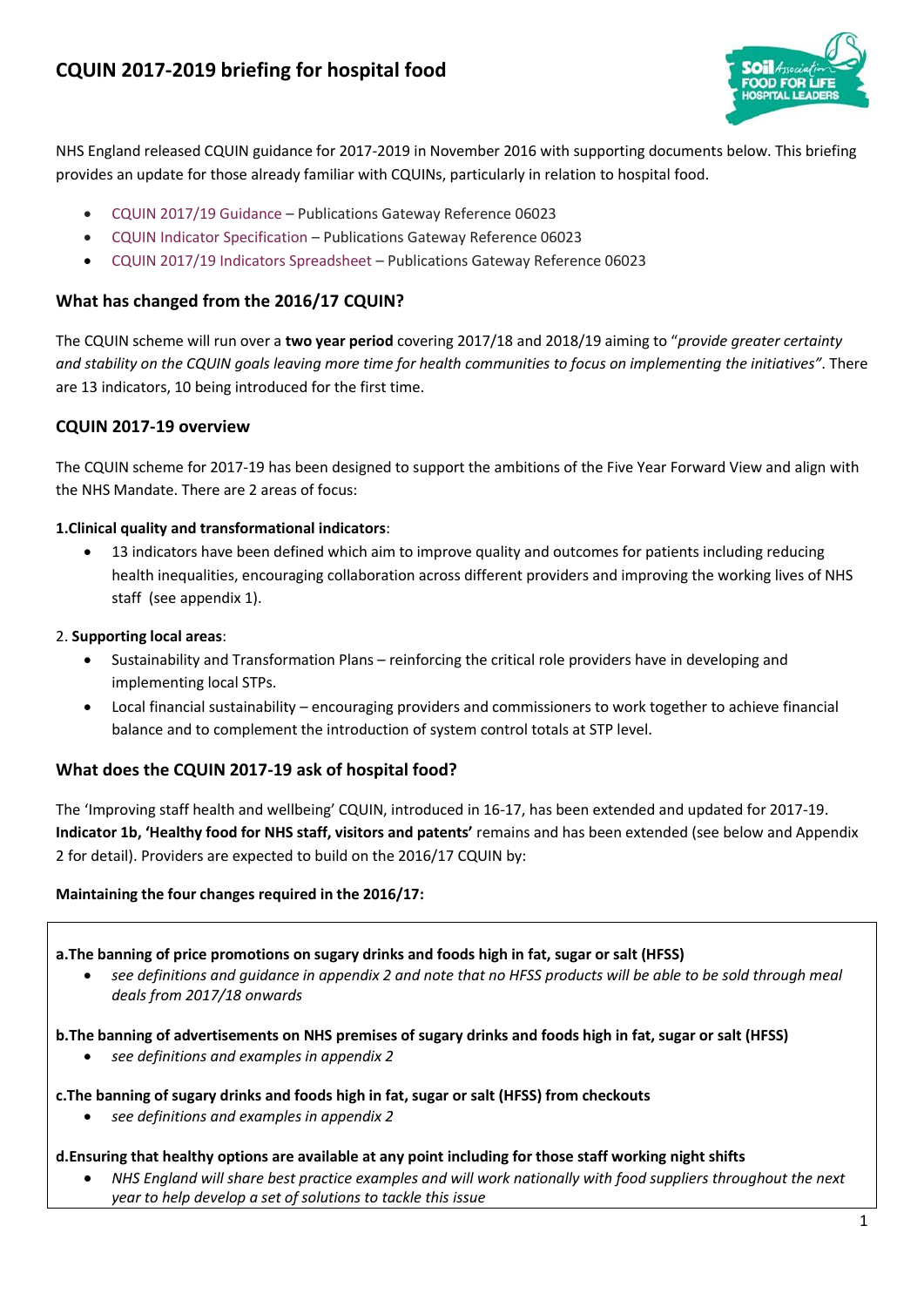#### **a.drinks**

- 2017/18: 70% of drinks lines stocked must be sugar free (less than 5 grams of sugar per 100ml).
- 2018/19: 80% of drinks lines stocked must be sugar free (less than 5 grams of sugar per 100ml).
- In addition to the usual definition of SSBs it also includes energy drinks, fruit juices (with added sugar content of over 5g) and milk based drinks (with sugar content of over 10grams per 100ml).

#### **b. confectionary and sweets**

- 2017/18: 60% of confectionery and sweets do not exceed 250 kcal.
- 2018/19: 80% of confectionery and sweets do not exceed 250 kcal.

#### **c. pre-packed sandwiches and other savoury pre-packed meals**

- 2017/18: At least 60% of pre-packed sandwiches and other savoury pre-packed meals (wraps, salads, pasta salads) available contain 400kcal (1680 kJ) or less per serving and do not exceed 5.0g saturated fat per 100g
- 2017/18: At least 75% of pre-packed sandwiches and other savoury pre-packed meals (wraps, salads, pasta salads) available contain 400kcal (1680 kJ) or less per serving and do not exceed 5.0g saturated fat per 100g

## **Data collection requirements**

The provider is responsible for data collection; the indicator 1b specification asks that:

Evidence should be provided that shows a substantive change has been moved in shifting to healthier products:

- **Reduction in % of sugar/salt products displayed**
- **Increase in healthier alternatives**
- **Avoidance of overt promotion**

However the exact detail of reporting should be agreed locally so that it can be adapted to the local situation (for instance it may differ depending on the scale and types of outlets on premises).

Each provider must **evidence to commissioners that they have maintained the changes in 2016/17 and introduced the 2017/18 changes** by providing at least the following evidence:

- **A signed document between the NHS Trust and any external food supplier committing to keeping the changes**
- **Evidence for improvements provided to a public facing board meeting**

## **What is the value of the 'Healthy food for NHS staff, visitors and patents' indicator 1b?**

The complete CQUIN scheme is worth a maximum of 2.5%, payable in addition to the Actual Annual Value (AAV). The AAV is the aggregate of all payments made to the provider for services delivered under the specific contract during the contract year, not including CQUIN and other incentive payments, and after any deductions or withholdings. The 'improving staff health and wellbeing' CQUIN is worth **0.25% split between the 3 indicators** as below and paid at the end of Q4 in both years.

| <b>CQUIN</b> | <b>Indicator</b>                                                                  | Indicator weighting (% of CQUIN scheme available) |
|--------------|-----------------------------------------------------------------------------------|---------------------------------------------------|
| CQUIN 1a     | Improvement of health and wellbeing of NHS staff                                  | 33.3% of 0.25% (0.0834%)                          |
| CQUIN 1b     | Healthy food for NHS staff, visitors and patients                                 | 33.3% of 0.25% (0.0833%)                          |
| CQUIN 1c     | Improving the uptake of flu vaccinations for front<br>line staff within Providers | 33.3% of 0.25% (0.0833%)                          |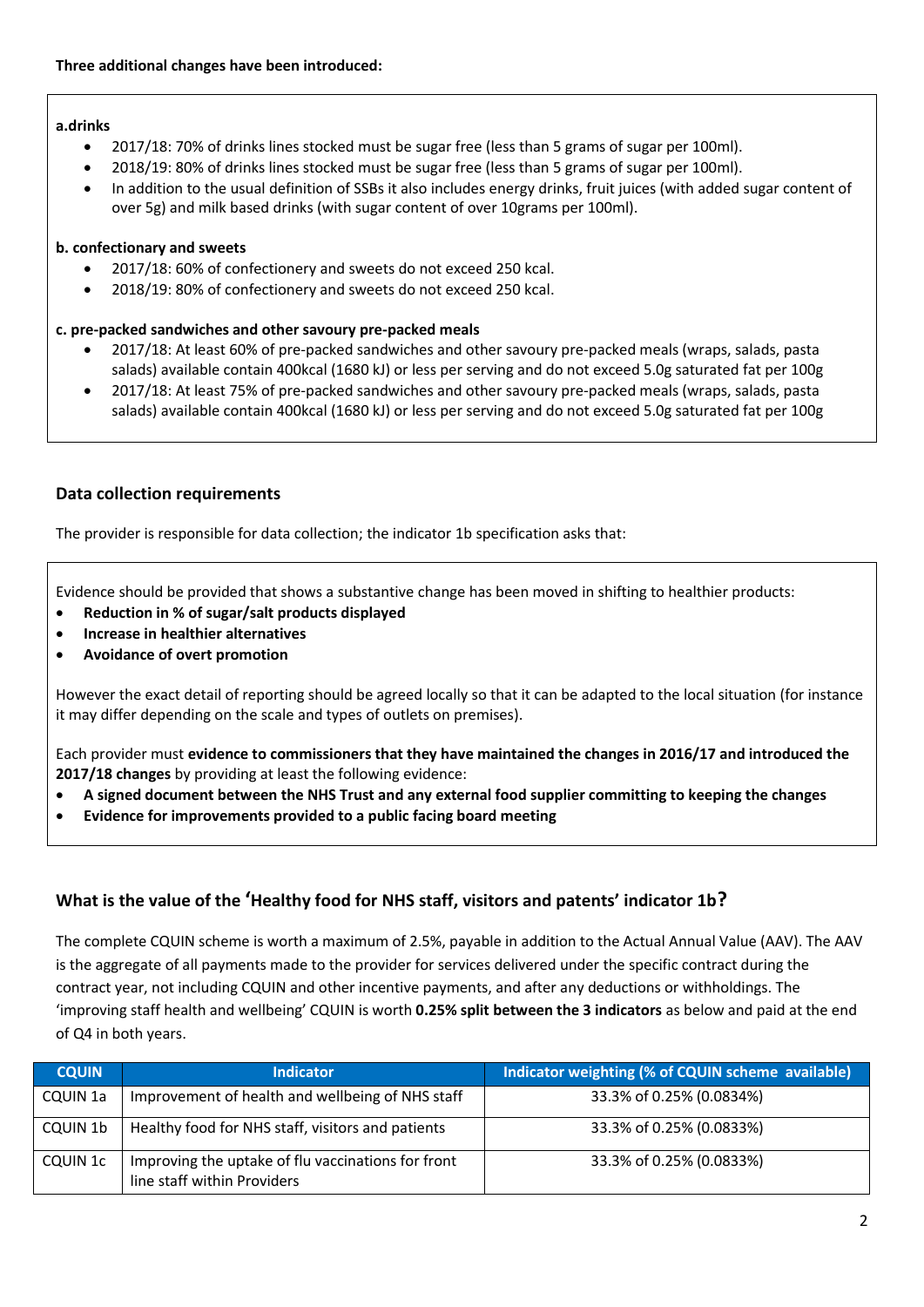## **What else is relevant to hospital food?**

The goal of the overarching 'Improving staff health and wellbeing' CQUIN is to '*improve the support available to NHS Staff to help promote their health and wellbeing in order for them to remain healthy and well'*.

**How an NHS organisation approaches food will also have an impact on indicator 1a, 'improvement of staff health and wellbeing'**. This is measured through responses to the NHS staff questionnaire, and CQUIN monies will be awarded to trusts that achieve a 5% rise in 'yes, definitely' responses to two of the following three questions:

- *Does your organisation take positive action on health and wellbeing?*
- *In the last 12 months have you experienced musculoskeletal problems (MSK) as a result of work activities?*
- *During the last 12 months have you felt unwell as a result of work related stress?*

Indicator 1c is on 'improving the uptake of flu vaccinations for front line clinical staff' so is not relevant to hospital food. For more detail on indicators 1a and 1c please see [CQUIN Indicator Specification.](https://www.england.nhs.uk/wp-content/uploads/2016/11/cquin-indicator-spec-04-11-16.docx)

There is also a **change to the NHS Standard Contract for 2017/18 that relates to hospital food**.

The new food standard 19.3 asks **that when procuring and/or negotiating contractual arrangements for the sale of food and drink contractual terms must include provision and promotion of healthy eating options (outside normal working hours where relevant) and adoption of all mandatory requirements in the Government Buying Standards**. Se[e Service](https://www.england.nhs.uk/wp-content/uploads/2016/11/2-service-conditions-fl.pdf)  [conditions](https://www.england.nhs.uk/wp-content/uploads/2016/11/2-service-conditions-fl.pdf) and exact wording below.

|                       | <b>SC19 Food Standards</b>                                                                                                                                                                                                                                                                                                                                                                                                                                                                                                                                                                                                                |                     |
|-----------------------|-------------------------------------------------------------------------------------------------------------------------------------------------------------------------------------------------------------------------------------------------------------------------------------------------------------------------------------------------------------------------------------------------------------------------------------------------------------------------------------------------------------------------------------------------------------------------------------------------------------------------------------------|---------------------|
| <b>Food Standards</b> |                                                                                                                                                                                                                                                                                                                                                                                                                                                                                                                                                                                                                                           |                     |
| 19.1                  | The Provider must develop and maintain a food and drink strategy in accordance<br>with the Hospital Food Standards Report.                                                                                                                                                                                                                                                                                                                                                                                                                                                                                                                | A, MH, MHSS         |
| 19.2                  | The Provider must have regard to (and where mandatory comply with) Food<br>Standards Guidance, as applicable.                                                                                                                                                                                                                                                                                                                                                                                                                                                                                                                             | All                 |
| 19.3                  | When procuring and/or negotiating contractual arrangements through which any<br>potential or existing tenant, sub-tenant, licensee, contractor, concessionnaire or<br>agent will be required or permitted to sell food and drink from the Provider's<br>Premises, the Provider must (having taken appropriate public health advice)<br>include in those contractual arrangements terms which require the relevant party<br>to provide and promote healthy eating and drinking options (including outside<br>normal working hours where relevant) and to adopt the full range of mandatory<br>requirements in Government Buying Standards. | <b>NHS Trust/FT</b> |

## **How can Food for Life help?**

We support and empower NHS leaders with an expert tailored approach that draws on our experience of working with over 40 hospitals and trusts across England**. We work in partnership with NHS trusts to support staff health and wellbeing in relation to food** by taking the time to understand their challenges; helping to engage with staff and partners; and supporting the evaluation of the impact of recommended changes.

Through opportunities such as the CQUIN support package, Food for Life Catering Mark and vending support, trusts can ensure access to healthy and sustainable food options for staff at all times, building an environment that empowers staff to make positive food choices. We also encourage trusts to consider the wider benefits of hospital food growing spaces and volunteering and the positive impact such initiatives can have on staff health and wellbeing.

**For more information please contact Dr Susannah McWilliam, Programme Manager, Food for Life Hospital Leaders at smcwilliam@soilassociation.org**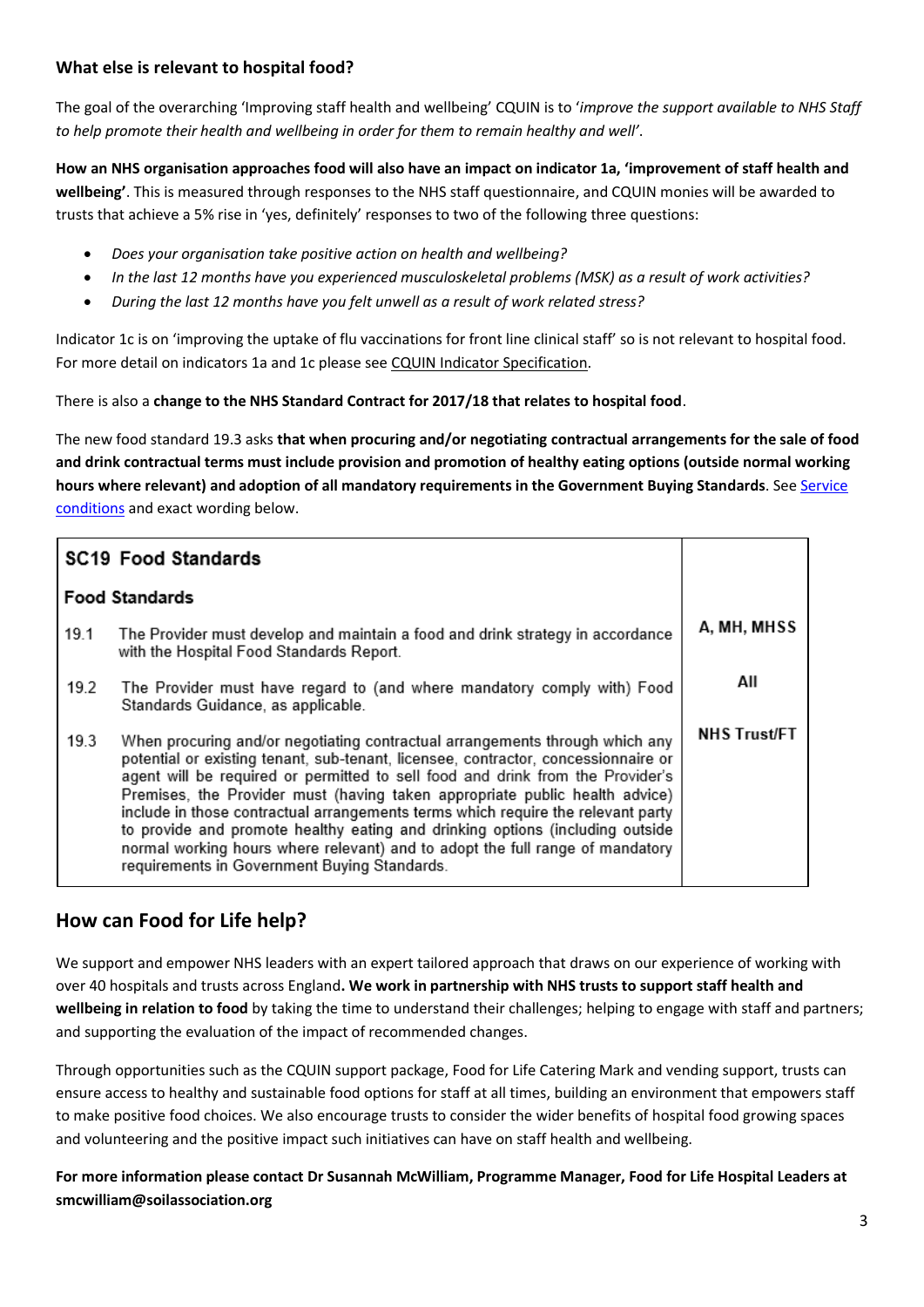# **Appendix 1: Clinical quality and transformational indicators Goals**

(Source: NHS England CQUIN Guidance for 2017-19)

| 1. Improving staff health and wellbeing                                                                          | Goal: Improve the support available to NHS Staff to help promote their<br>health and wellbeing in order for them to remain healthy and well.                                                   |
|------------------------------------------------------------------------------------------------------------------|------------------------------------------------------------------------------------------------------------------------------------------------------------------------------------------------|
| 2. Reducing the impact of serious infections                                                                     | Goal: Timely identification and treatment for sepsis and a reduction of<br>clinically inappropriate antibiotic prescription and consumption.                                                   |
| 3. Improving physical healthcare to reduce<br>premature mortality in people with serious<br>mental illness(PSMI) | Goal: Assessment and early interventions offered on lifestyle factors for<br>people admitted with serious mental illness (SMI).                                                                |
| 4. Improving services for people with mental<br>health needs who present to A&E                                  | Goal: Ensuring that people presenting at A&E with mental health needs<br>have these met more effectively through an improved, integrated service,<br>reducing their future attendances at A&E. |
| 5. Transitions out of Children and Young<br><b>People's Mental Health Services</b>                               | Goal: To improve the experience and outcomes for young people as they<br>transition out of Children and Young People's Mental Health Services.                                                 |
| 6. Offering Advice and Guidance                                                                                  | Goal: Improve GP to access consultant advice prior to referring patients in<br>to secondary care.                                                                                              |
| 7. e-Referrals                                                                                                   | Goal: All providers publish all of their services and make all first outpatient<br>appointment slots available on e-referral service by 31 March 2018.                                         |
| 8. Supporting proactive and safe discharge                                                                       | Goal: Enabling patients to get back to their usual place of residence in a<br>timely and safe way.                                                                                             |
| 9. Preventing ill health by risky behaviours -<br>alcohol and tobacco                                            | Goal: To support people to change their behaviour to reduce the risk to their<br>health from alcohol and tobacco.                                                                              |
| 10. Improving the assessment of wounds                                                                           | Goal: To increase the number of full wound assessments for wounds which<br>have failed to heal after 4 weeks.                                                                                  |
| 11. Personalised care and support planning                                                                       | Goal: To identify the groups of patients who would benefit most from the<br>delivery of personalised care and support planning and provide this support<br>to them.                            |
| 12. Ambulance conveyance                                                                                         | Goal: To support the ambulance service to become a community-based<br>provider of mobile urgent and emergency healthcare.                                                                      |
| 13. NHS 111 referrals                                                                                            | Goal: To Increase the proportion of NHS 111 referrals to services other than<br>to the ambulance service or A&E.                                                                               |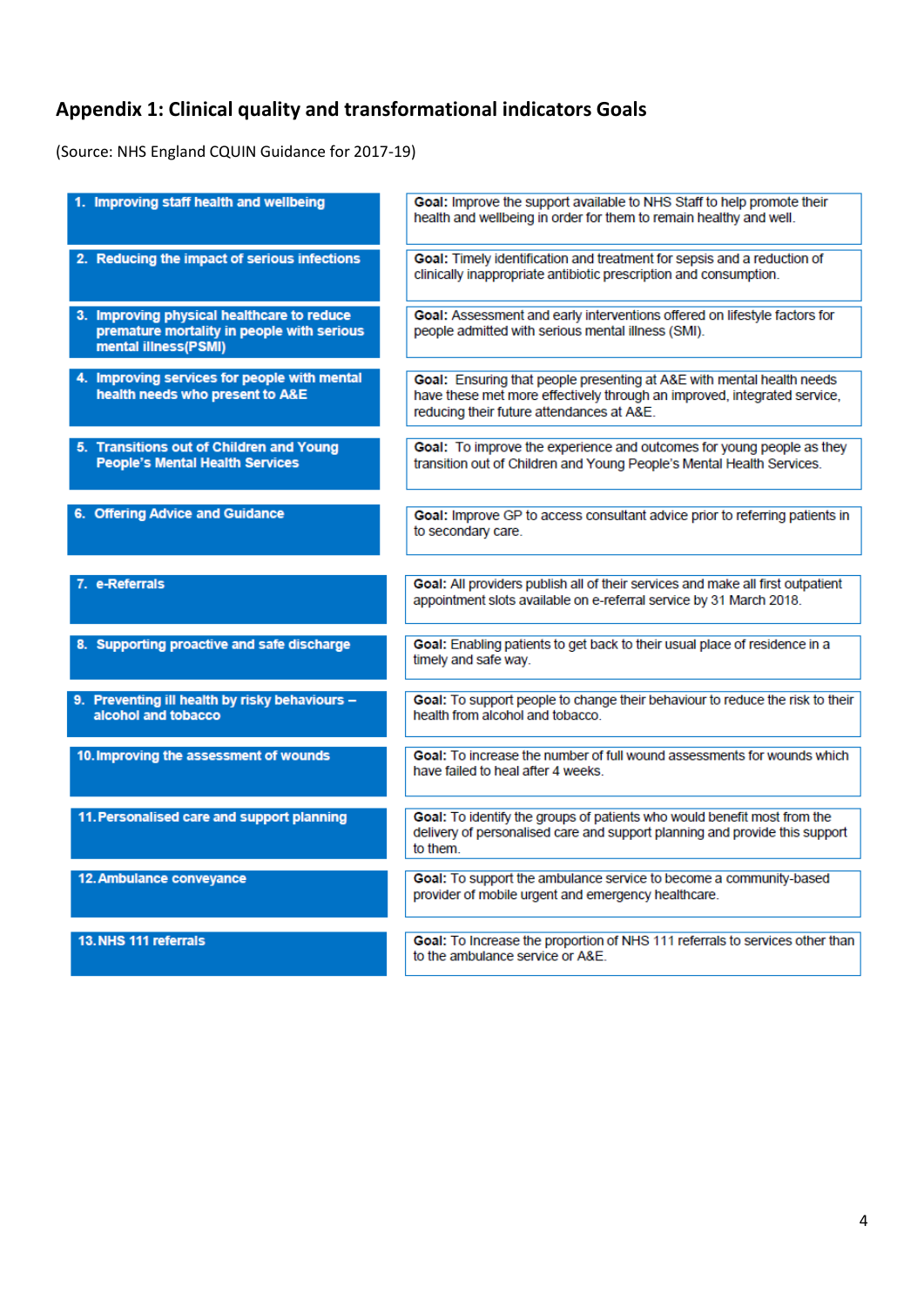## **Appendix 2. Indicator 1b Healthy food for NHS staff, visitors and patients**

| <b>Indicator 1b</b>                                            |                                                                                                                                                                                                                                                                                              |  |
|----------------------------------------------------------------|----------------------------------------------------------------------------------------------------------------------------------------------------------------------------------------------------------------------------------------------------------------------------------------------|--|
| <b>Indicator name</b>                                          | Indicator 1b: Healthy food for NHS staff, visitors and patients                                                                                                                                                                                                                              |  |
| <b>Indicator weighting</b><br>(% of CQUIN scheme<br>available) | 33.3% of 0.25% (0.0833%)                                                                                                                                                                                                                                                                     |  |
| <b>Description of</b>                                          | Providers will be expected to build on the 2016/17 CQUIN by:                                                                                                                                                                                                                                 |  |
| indicator                                                      |                                                                                                                                                                                                                                                                                              |  |
|                                                                | Firstly, maintaining the four changes that were required in the<br>2016/17 CQUIN in both 2017/18 & 2018/19                                                                                                                                                                                   |  |
|                                                                | a.) The banning of price promotions on sugary drinks and<br>foods high in fat, sugar or salt (HFSS) <sup>1</sup> .<br>The following are common definitions and examples of price<br>promotions:                                                                                              |  |
|                                                                | 1. Discounted price: providing the same quantity of a<br>product for a reduced price (pence off deal);<br>2. Multi-buy discounting: for example buy one get<br>one free;                                                                                                                     |  |
|                                                                | 3. Free item provided with a purchase (whereby the<br>free item cannot be a product classified as HFSS);<br>4. Price pack or bonus pack deal (for example 50%<br>for free); and                                                                                                              |  |
|                                                                | 5. Meal deals (In 2016/17 this only applied to drinks<br>sold in meal deals. In 2017/18 onwards no HFSS<br>products will be able to be sold through meal<br>deals).                                                                                                                          |  |
|                                                                | b.) The banning of advertisements on NHS premises of<br>sugary drinks and foods high in fat, sugar or salt (HFSS);<br>The following are common definitions and examples of<br>advertisements:                                                                                                |  |
|                                                                | 1. Checkout counter dividers<br>2. Floor graphics<br>3. End of aisle signage                                                                                                                                                                                                                 |  |
|                                                                | 4. Posters and banners                                                                                                                                                                                                                                                                       |  |
|                                                                | c.) The banning of sugary drinks and foods high in fat, sugar                                                                                                                                                                                                                                |  |
|                                                                | or salt (HFSS) from checkouts;                                                                                                                                                                                                                                                               |  |
|                                                                | The following are common definitions and examples of<br>checkouts;                                                                                                                                                                                                                           |  |
|                                                                | 1. Points of purchase including checkouts and self-<br>checkouts                                                                                                                                                                                                                             |  |
|                                                                | 2. Areas immediately behind the checkout                                                                                                                                                                                                                                                     |  |
|                                                                | and;                                                                                                                                                                                                                                                                                         |  |
|                                                                | d.) Ensuring that healthy options are available at any point<br>including for those staff working night shifts. We will share<br>best practice examples and will work nationally with food<br>suppliers throughout the next year to help develop a set of<br>solutions to tackle this issue. |  |
|                                                                | Secondly, introducing three new changes to food and drink                                                                                                                                                                                                                                    |  |

(Source: NHS England, CQUIN Indicator Specification Information on CQUIN 2017-2019)

 1 The Nutrient Profiling Model can be used to differentiate these foods while encouraging the promotion of healthier alternatives.<https://www.gov.uk/government/publications/the-nutrient-profiling-model>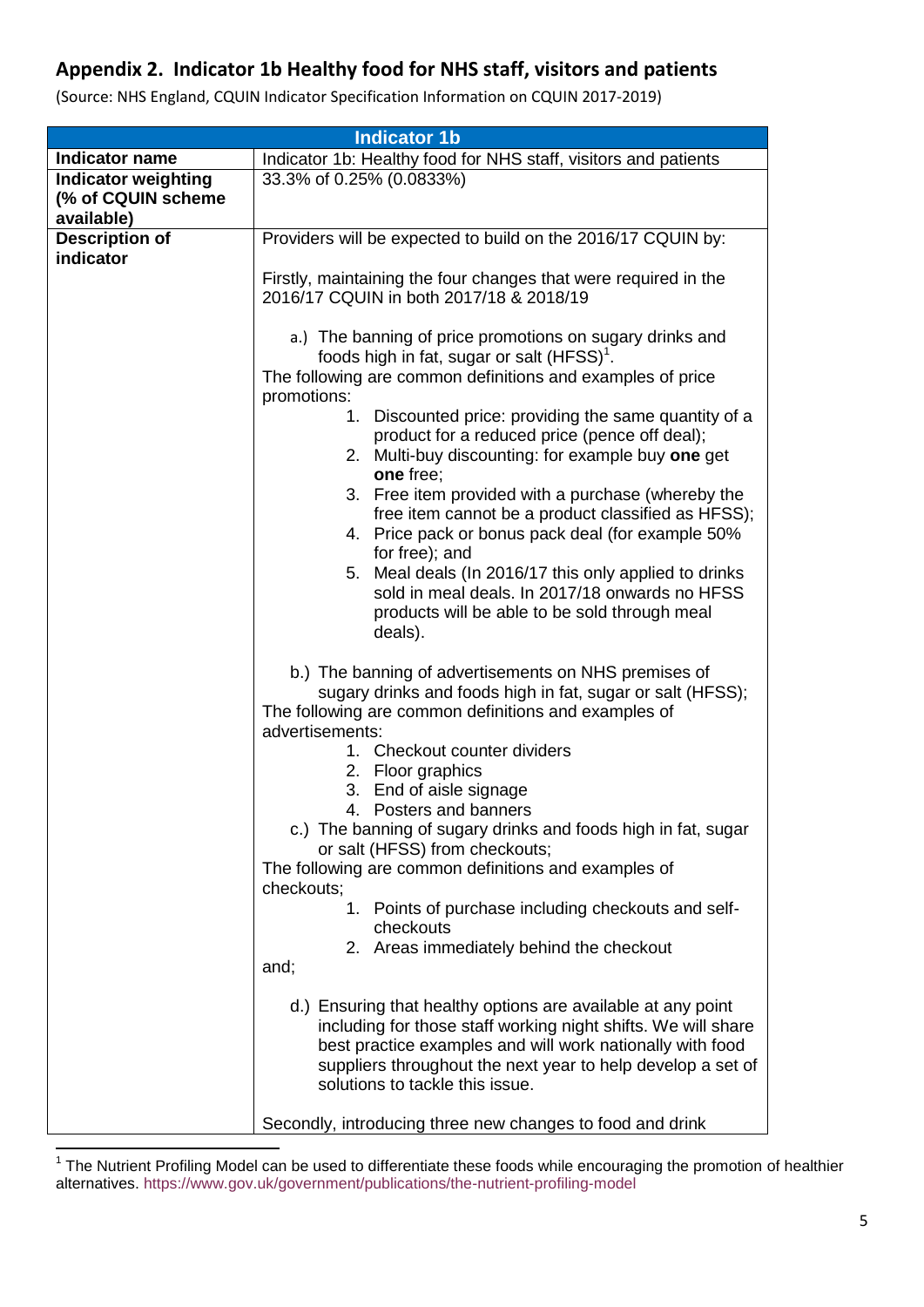| <b>Indicator 1b</b>            |                                                                                                                                                                                                                                                                                                                                                                                                                                                                                                                                                                                                                                                                                                                |  |
|--------------------------------|----------------------------------------------------------------------------------------------------------------------------------------------------------------------------------------------------------------------------------------------------------------------------------------------------------------------------------------------------------------------------------------------------------------------------------------------------------------------------------------------------------------------------------------------------------------------------------------------------------------------------------------------------------------------------------------------------------------|--|
| provision:                     |                                                                                                                                                                                                                                                                                                                                                                                                                                                                                                                                                                                                                                                                                                                |  |
|                                | In Year One (2017/18)                                                                                                                                                                                                                                                                                                                                                                                                                                                                                                                                                                                                                                                                                          |  |
|                                | a.) 70% of drinks lines stocked must be sugar free (less than<br>5 grams of sugar per 100ml). In addition to the usual<br>definition of SSBs it also includes energy drinks, fruit<br>juices (with added sugar content of over 5g) and milk<br>based drinks (with sugar content of over 10grams per<br>100ml).                                                                                                                                                                                                                                                                                                                                                                                                 |  |
|                                | b.) 60% of confectionery and sweets do not exceed 250 kcal.                                                                                                                                                                                                                                                                                                                                                                                                                                                                                                                                                                                                                                                    |  |
|                                | c.) At least 60% of pre-packed sandwiches and other savoury<br>pre-packed meals (wraps, salads, pasta salads) available<br>contain 400kcal (1680 kJ) or less per serving and do not<br>exceed 5.0g saturated fat per 100g2                                                                                                                                                                                                                                                                                                                                                                                                                                                                                     |  |
|                                | In Year two (2018/19):<br>The same three areas will be kept but a further shift in<br>percentages will be required<br>a.) 80% of drinks lines stocked must be sugar free (less than<br>5 grams of sugar per 100ml). In addition to the usual<br>definition of SSBs it also includes energy drinks, fruit<br>juices (with added sugar content of over 5g) and milk<br>based drinks (with sugar content of over 10grams per<br>100ml).                                                                                                                                                                                                                                                                           |  |
|                                |                                                                                                                                                                                                                                                                                                                                                                                                                                                                                                                                                                                                                                                                                                                |  |
|                                | b.) 80% of confectionery and sweets do not exceed 250 kcal.                                                                                                                                                                                                                                                                                                                                                                                                                                                                                                                                                                                                                                                    |  |
|                                | c.) At least 75% of pre-packed sandwiches and other savoury<br>pre-packed meals (wraps, salads, pasta salads) available<br>contain 400kcal (1680 kJ) or less per serving and do not<br>exceed 5.0g saturated fat per 100g3                                                                                                                                                                                                                                                                                                                                                                                                                                                                                     |  |
| <b>Numerator</b>               | N/A                                                                                                                                                                                                                                                                                                                                                                                                                                                                                                                                                                                                                                                                                                            |  |
| <b>Denominator</b>             | N/A                                                                                                                                                                                                                                                                                                                                                                                                                                                                                                                                                                                                                                                                                                            |  |
| <b>Rationale for inclusion</b> | Any Provider who does not sell food or drink on their site will not<br>be eligible for the CQUIN. In these cases the weighting for this<br>part (1b) will be added equally to parts 1a and 1c.                                                                                                                                                                                                                                                                                                                                                                                                                                                                                                                 |  |
|                                | PHE's report "Sugar reduction - The evidence for action"<br>published in October 2015 outlined the clear evidence behind<br>focussing on improving the quality of food on offer across the<br>country. Almost 25% of adults in England are obese, with<br>significant numbers also being overweight. Treating obesity and<br>its consequences alone currently costs the NHS £5.1bn every<br>year. Sugar intakes of all population groups are above the<br>recommendations, contributing between 12 to 15% of energy<br>tending to be highest among the most disadvantaged who also<br>experience a higher prevalence of tooth decay and obesity and<br>its health consequences. Consumption of sugar and sugar |  |

 2 [https://www.gov.uk/government/uploads/system/uploads/attachment\\_data/file/419245/balanced-scorecard](https://www.gov.uk/government/uploads/system/uploads/attachment_data/file/419245/balanced-scorecard-annotated-march2015.pdf)[annotated-march2015.pdf](https://www.gov.uk/government/uploads/system/uploads/attachment_data/file/419245/balanced-scorecard-annotated-march2015.pdf) 3 [https://www.gov.uk/government/uploads/system/uploads/attachment\\_data/file/419245/balanced-scorecard-](https://www.gov.uk/government/uploads/system/uploads/attachment_data/file/419245/balanced-scorecard-annotated-march2015.pdf)

[annotated-march2015.pdf](https://www.gov.uk/government/uploads/system/uploads/attachment_data/file/419245/balanced-scorecard-annotated-march2015.pdf)